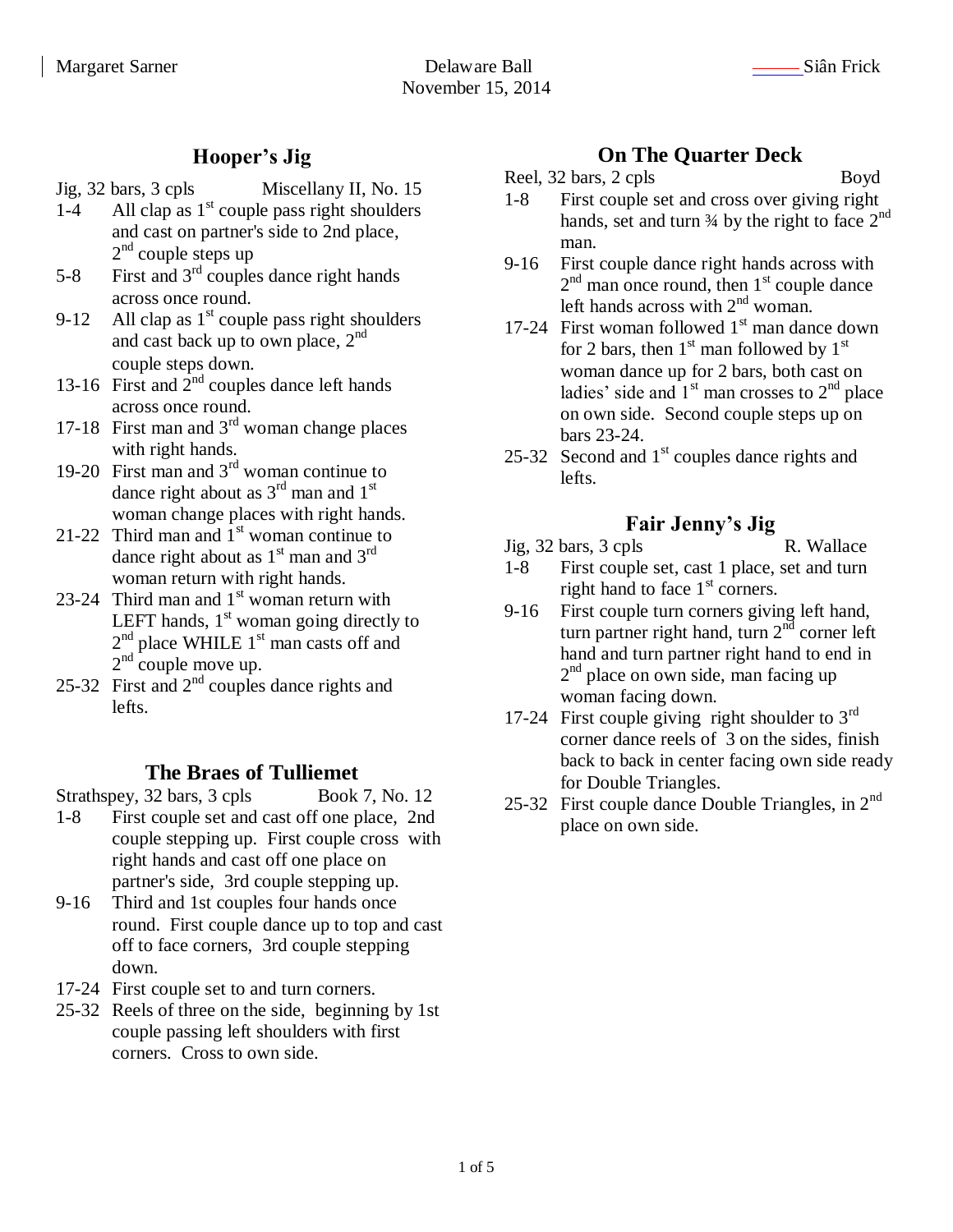#### **Rest and Be Thankful**

Reel, 32 bars, 3 cpls Grampian Collection

- 1-4 First couple cross with right hands and cast off one place.
- 5-8 They cross with left hands and the woman casts up while the man casts down.
- 9-12 First couple promenade their corners anticlockwise around the set to each other's place WHILE their second corners advance and retire.
- 13-16 First couple turn with left hands to face second corners.
- 17-20 First couple promenade their second corners WHILE first corners advance and retire.
- 21-24 First couple turn with left hands to face first corner position.
- 25-28 First couple half reel of four with first corners.
- 29-32 Pass right shoulders in the middle to dance half reel of four with second corners, ending in second place.

#### **Alison Rose**

Strathspey, 32 bars, set dance, 4 cpls Imperial II

- 1-4 First couple lead down and cast up into 4th place. Others move up.
- 5-8 All set on the sides and dance eight hands around to the left 2 places.
- 9-12 Men dance left hands across at the top and women dance right hands across at the bottom.
- 13-16 Repeat, changing into the other set of hands across.
- 17-22 First couple, followed by the others, lead around the lower star, originally formed by the women but now occupied by the men, and lead up to the top. All finish facing their partner.
- 23-24 All turn with right hands half way into allemande.
- 25-32 Allemande for four couples.

### **The Snake Pass**

- Jig, 32 bars, 3cpls Newcastle Branch, Life Begins at 40
- 1-8 First and 2nd couples half right and left, then 1st and 3rd couples half right and left.
- 9-16 First couple cross with right hands and cast up one place, then dance half figure of eight round 3rd couple, finishing facing 1st corner positions. Third couple step down on bars 11 and 12.
- 17-20 Half diagonal reel of four, then 1st couple pass left shoulders to face 2nd corners.
- 21-24 Half diagonal reel of four, then 1st couple turn halfway with left hands to face out partner's side.
- 25-28 First woman with 3rd couple in  $1<sup>st</sup>$  position and 1st man with 2nd couple in 3rd position, right hands across.
- 29-32 First man, followed by 2nd man and 2nd woman, dance out and up on the women's side, cross over at the top and dance down into 2nd place on his own side, 2nd couple ending in 1st place. MEANWHILE, 1st woman, followed by 3rd woman and 3rd man, dance out and down on the men's side, cross over at 3rd place and dance up into 2nd place on her own side, 3rd couple ending in 3rd place.

# **Triumph**

Reel,  $24 \text{ bars}$ ,  $2 \text{ cpls}$  Book 1, No. 2

- 1-8 First man leads his partner down the middle and up to present her to 2nd man.
- 9-12 First woman and 2nd man dance down, joining NEARER hands. First man follows.
- 13-16 First woman turns toward 2nd man to give her left hand to 1st man, her hands crossed in front. Men join inner hands above woman's head, all three lead back up in triumph. Second man returns to place.
- 17-24 First couple poussette down center of dance. Three other couples join hands and move up on last two bars.

**\* \* \* TEA \* \* \***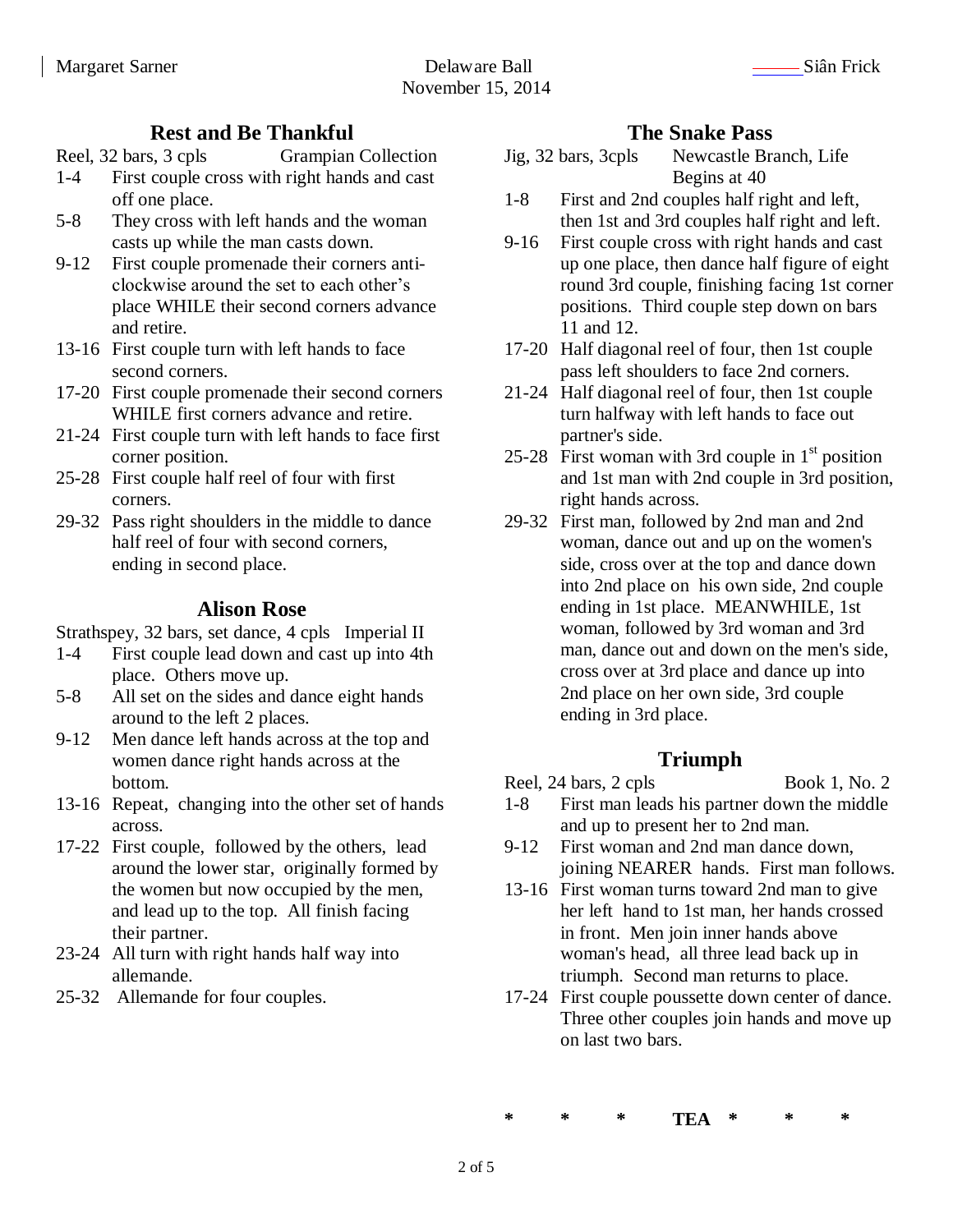## **Kendall's Hornpipe**

- Jig, 32 bars, 2 cpls Graded Book, No. 22
- 1-8 Rights and lefts.
- 9-16 First couple lead down for three bars, up to the top, cross over and cast into 2nd place.
- 17-24 Ladies' chain for 2nd and 1st couples.
- 25-32 Second and 1st couples (1st couple on partner's side) advance and retire, and 1st couple turn 1-1/2 times with right hands to own side.

### **Bedrule**

Strathspey, 32 bars, 3 cpls Book 33, No. 7

- 1-8 First and 2nd women, and 1st and 2nd men, turn once round with two hands, opening on the side lines to circle four hands once round to the left, then partners turn with two hands once round, ending ready for promenade. Third couple dance in and take promenade hold on last bar.
- 9-16 Three couple promenade. On bars 15-16, 1st couple cast to 2nd place while 2nd couple dance up.
- 17-20 First and 3rd couples dance right hands across and out to the sides.
- 21-24 First and 2nd couples dance left hands across, 1st couple finishing in 2nd place facing down.
- 25-32 Reel of three, beginning with 1st couple giving right shoulders to 3rd couple.

#### **The Irish Rover**

#### Reel, 32 bars Cosh, No. 22

- 1-4 Second couple step up as 1st couple dance down two places and cast up around 3rd couple into
- 5-8 Three hands across with right hands, 1st man with 3rd couple and 1st woman with 2nd couple.
- 9-12 Half diagonal reel of four with first corners.
- 13-16 Half diagonal reel of four with second corners. At end of reel, 1st couple turn 3/4 with left hands to enter
- 17-24 Left shoulder reels of three across the dance, 1st man with 3rd couple and 1st woman with 2nd couple. Finish in second place.
- 25-28 Diagonal half rights and lefts, 1st man giving right hand to 2nd man to begin and 1st woman giving right hand to 3rd woman.
- 29-32 Diagonal half rights and lefts again, 1st man giving right hand to 2nd woman to begin and 1st woman giving right hand to 3rd man.

### **Adieu Mon Ami**

- Strathspey, 32 bars Book 24, No. 11
- 1-4 First and 2nd couples set facing up and down the dance. They turn with both hands to the sides.
- 5-8 Repeat bars 1-4 with partners, finishing ready for allemande.
- 9-16 Allemande, finishing with 1st couple facing corners.
- 17-24 Hello-Goodbye setting, ending with a clap while turning to own side of dance.
- 25-32 Six hands round and back.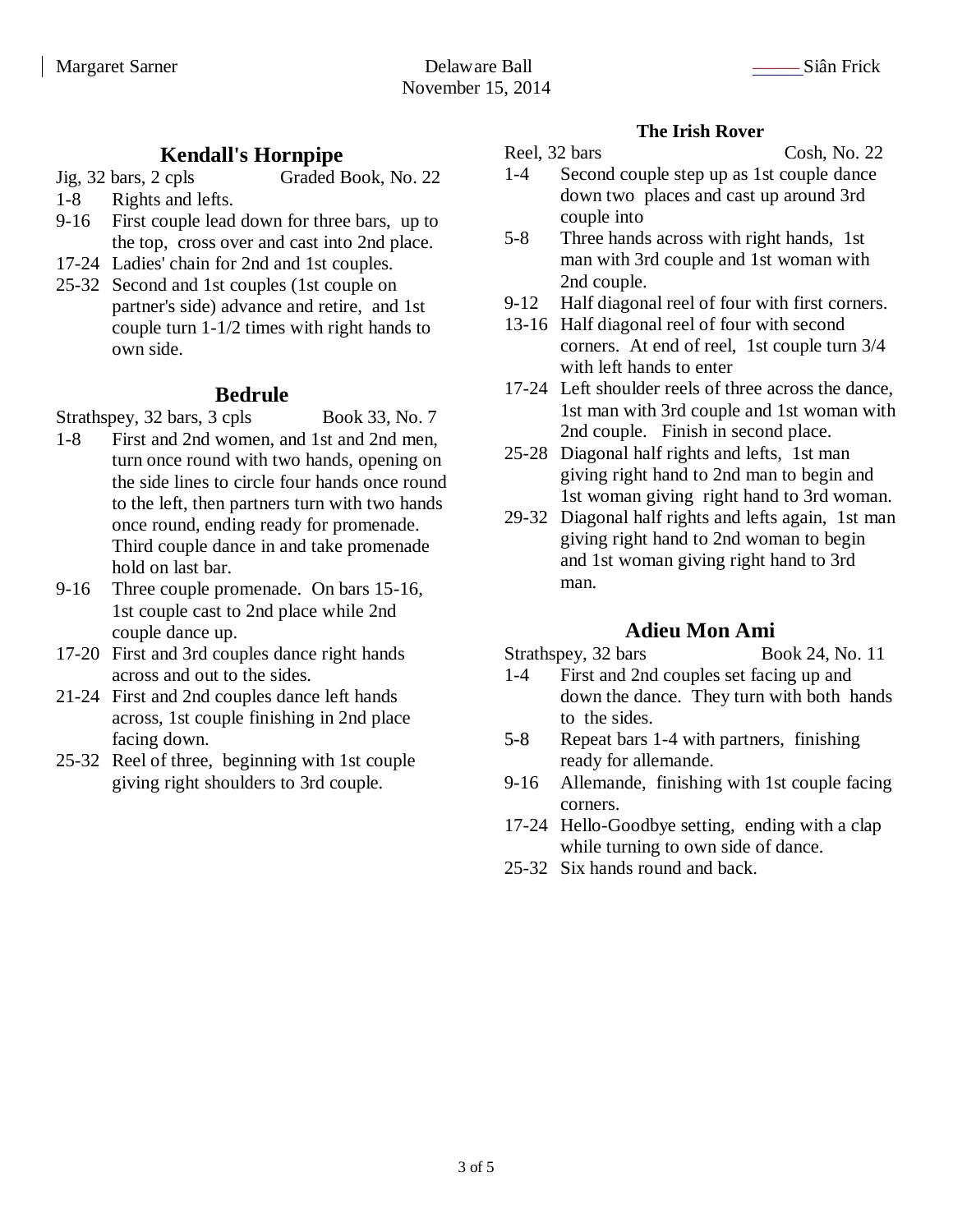## **Seven Eights**

Reel, 32 bars, 3 cpls Becky Birtha

- 1-8 First couple cross down (without taking hands) to dance a full figure of eight around the  $3<sup>rd</sup>$  couple, ending in  $2<sup>nd</sup>$  place on own side. Second couple step up on bars 3 & 4.
- 9-16 First couple dance an assisted figure of eight around the  $2<sup>nd</sup>$  couple.
	- 9-12 First lady crosses and turns  $2<sup>nd</sup>$  man with left hand, while  $1<sup>st</sup>$  man crosses and turns  $2<sup>nd</sup>$  lady with the right hand, finish in second place on partners side of dnace;
	- 13-16 First lady lady crosses and turns  $2<sup>nd</sup>$ lady with right hand, while  $1<sup>st</sup>$  man crosses and turns  $2<sup>nd</sup>$  man with left hand, finish in  $2<sup>nd</sup>$  place on own side of dance.
- 17-24 First couple dance a reel of three across the set, woman with  $2<sup>nd</sup>$  couple and man with  $3<sup>rd</sup>$ couple. First couple give left sholder to  $1<sup>st</sup>$ corner to begin. First couple end in center of the set facing parntner's side, left hands joined.
- 25-32 First couple set with left hands joined. First couple dance out between their own corners and cast to their right around  $1<sup>st</sup>$  corners to meet in the center. First couple turn  $\frac{3}{4}$  by the left to progressed places. Note: Should be phrased as two bars to set, three bars to cast and meet, and three bars to turn.

# **The Silver Gray**

Strathspey, 32 bars, 3 cpls Goldring

- 1-8 First,  $2<sup>nd</sup>$  and  $3<sup>rd</sup>$  couples set, cross giving right hands, set and cross back giving right hands.
- 9-16 First,  $2<sup>nd</sup>$  and  $3<sup>rd</sup>$  couples circle six hands round and back. First and  $3<sup>rd</sup>$  couples remain in the middle facing up/down.
- 17-24 First and  $3<sup>rd</sup>$  couples dance  $\frac{3}{4}$  rights and lefts,  $1<sup>st</sup>$  couple cast to  $2<sup>nd</sup>$  place on opposite sides as  $3<sup>rd</sup>$  couple crosses over giving left hand.
- 25-32 First couple dance ½ figure of 8 round the  $3<sup>rd</sup>$  couple,  $1<sup>st</sup>$  couple followed by  $3<sup>rd</sup>$  couple dance up between  $2<sup>nd</sup>$  couple and cast,  $1<sup>st</sup>$ couple into  $3<sup>rd</sup>$  place and  $3<sup>rd</sup>$  couple cast into  $2<sup>nd</sup>$  place.

# **The Nut**

- Jig, 24 bars, 2 cpls Book 1, No. 4
- $1-4$  First man turns  $2<sup>nd</sup>$  woman giving right hand.
- 5-8 First man Balance-in-Line with  $2<sup>nd</sup>$  couple as 1 st woman dances Right shoulder round her partner passing under arms,
- 9-16 First couple lead down the middle and back to top.
- 17-24 First and 2<sup>nd</sup> couples dance Poussette.